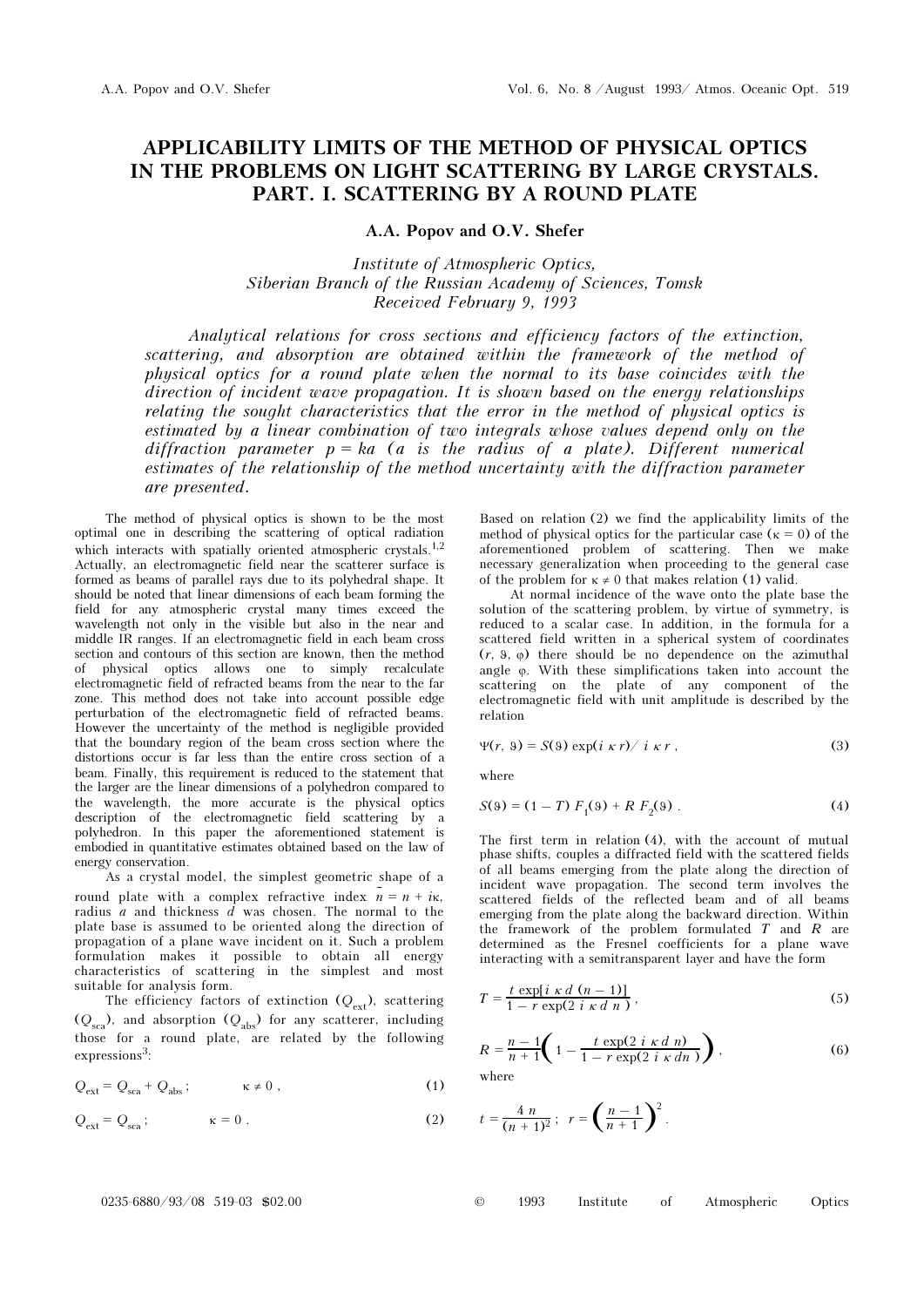The amplitude functions  $F_1(9)$  and  $F_2(9)$  characterizing the scattering of the propagated and reflected beams are determined as Fraunhofer integrals over the plate base. Finally, these integrals are reduced to the analytical expressions typical for scattering theory3,4

$$
F_1(9) = p^2 \frac{1 + \cos \theta}{2} \frac{J_1(p \sin \theta)}{p \sin \theta},
$$
 (7)

$$
F_2(9) = p^2 \frac{1 + \cos(\pi - 9)}{2} \frac{J_1(p \sin(\pi - 9))}{p \sin(\pi - 9)},
$$
\n(8)

where  $p = \kappa a$  is the diffraction parameter;  $\kappa$  is the wave number, and  $J_1(z)$  is the first–order Bessel function.

The extinction cross section  $\sigma_{ext}$  is found from the formula3,4

$$
\sigma_{\text{ext}} = \frac{4\pi}{\kappa^2} \operatorname{Re}(S(0)) \tag{9}
$$

Substituting Eq. (4) into Eq. (9) and taking into account that  $F_2(0) = 0$  and  $F_1(0) = (1/2) p^2 = (1/2)(\kappa a)^2$  we obtain for the extinction cross section

$$
\sigma_{\text{ext}} = 2\pi a^2 (1 - \text{Re}(T)), \qquad (10)
$$

and the extinction efficiency factor sought is determined by the relation

$$
Q_{\text{ext}} = \sigma_{\text{ext}} / \pi a^2 = 2(1 - \text{Re}(T)) \tag{11}
$$

The scattering cross section  $\sigma_{\rm sca}$  and the scattering efficiency factor  $Q_{sca}$  are calculated by the formulas<sup>4</sup>

$$
\sigma_{\text{sea}} = \int_0^{2\pi} \int_0^{\pi} \frac{|\mathbf{S}(9)|^2}{\kappa^2} \sin 9 \, \mathrm{d}9 \, \mathrm{d}\phi = \frac{2\pi}{\kappa^2} \int_0^{\pi} |\mathbf{S}(9)|^2 \sin 9 \, \mathrm{d}9, \tag{12}
$$

$$
Q_{\rm sca} = \sigma_{\rm sca} / \pi a^2 \ . \tag{13}
$$

The relation for  $|S(9)|^2$  is found using Eq. (4). Following some simple transformations we obtain

$$
|S(9)|^2 = [F_1(9)]^2 |1 - T|^2 + [F_2(9)]^2 |R|^2 +
$$
  
+ 2 F<sub>1</sub>(9) F<sub>2</sub>(9) Re[(1 - T) R<sup>\*</sup>]. (14)

For the amplitude functions  $F_1(9)$  and  $F_2(9)$  it is easy to prove the identities

$$
\int_{0}^{\pi} [F_1(9)]^2 \sin 9 \, d9 = \int_{0}^{\pi} [F_2(9)]^2 \sin 9 \, d9 \,, \tag{15}
$$

$$
\int_{0}^{\pi} F_{1}(9) F_{2}(9) \sin 9 \, d9 = 2 \int_{0}^{\pi/2} F_{1}(9) F_{2}(9) \sin 9 \, d9 \tag{16}
$$

With relations  $(14)$ – $(16)$  taken into account the expression for the scattering efficiency factor takes the form

$$
Q_{\rm sca} = ( |1 - T|^2 + |R|^2) A(p) + 2 \text{Re}[(1 - T) R^*] B(p), (17)
$$

where

$$
A(p) = 2 \int_{0}^{\pi} \left( \frac{1 + \cos \theta}{2} \right)^2 \frac{J_1^2(p \sin \theta)}{\sin \theta} d\theta,
$$
 (18)

$$
B(p) = \int_{0}^{\pi/2} \sin 9 J_1^2(p \sin 9) \, d9 \,. \tag{19}
$$



FIG. 1. A plot of values of the integrals  $A(p)$  vs the diffraction parameter p.



FIG. 2. A plot of values of the integrals  $B(p)$  vs the diffraction parameter p.

Depicted in Figs. 1 and 2 are the plots of integrals  $A(p)$ and  $B(p)$ . Analysis of expressions (18) and (19) reveals that

$$
\lim_{p \to \infty} A(p) = 1, \quad \lim_{p \to \infty} B(p) = 0. \tag{20}
$$

As a result, for  $p \to \infty$  the proof of relation (2) is reduced to the proof of the identify

$$
2(1 - \text{Re}(T)) = |1 - T|^2 + |R|^2, \tag{21}
$$

which can readily be transformed to a simpler form

$$
|T|^2 + |R|^2 = 1.
$$
 (22)

Substitution of expressions  $(5)$  and  $(6)$  for T and R into identity (22) allows it to be easily proved. It should be noted that in identity (22) the law of electromagnetic energy conservation is represented in a more explicit form than that